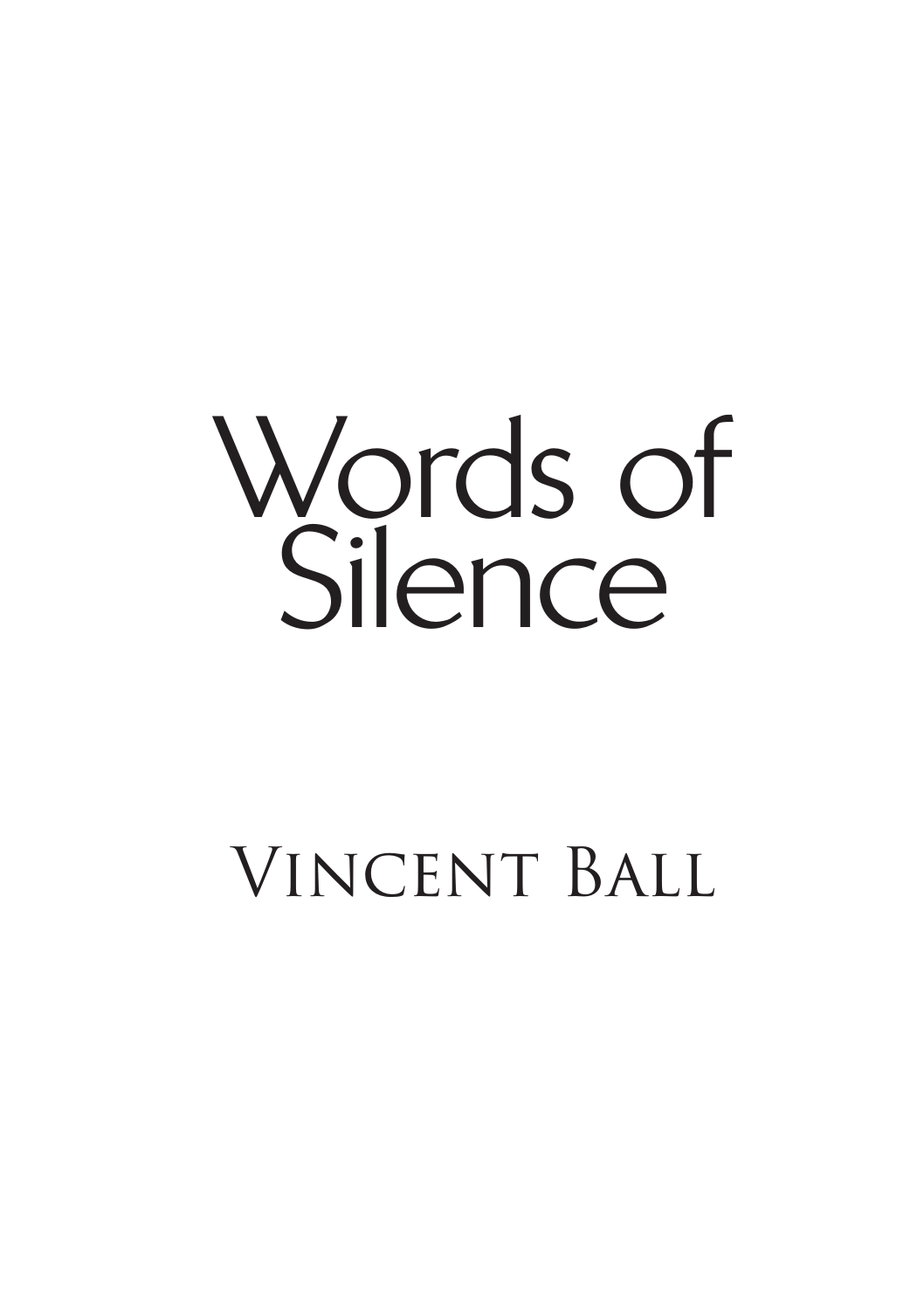### OTHER BOOKS BY VINCENT BALL

Buck Jones, Where are You? (autobiography) The Cathedral Tree Patrick Downs Regency Rebel Writer's Block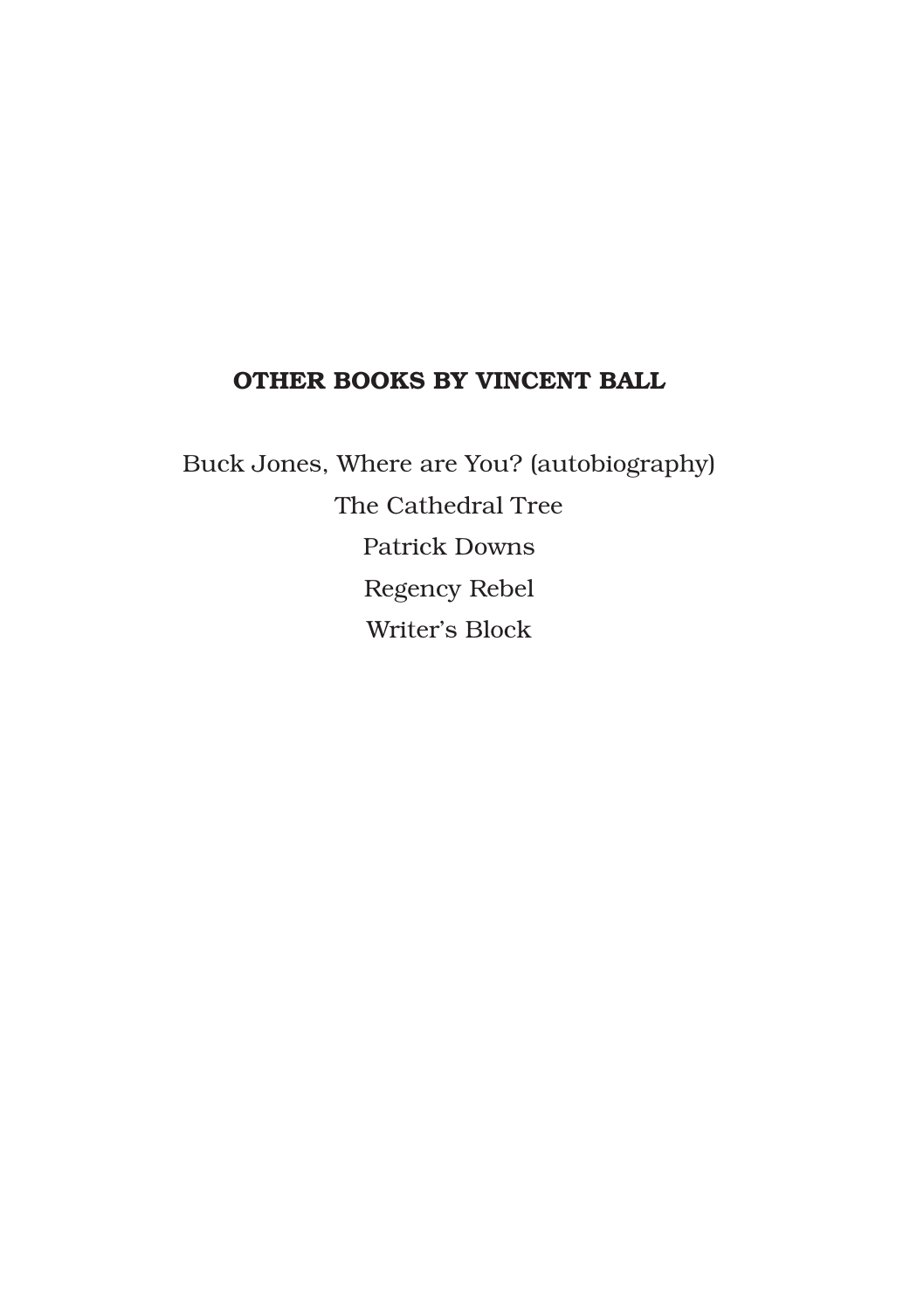### ABOUT THE AUTHOR

Vincent Ball OAM was born in Wee Waa, New South Wales. His dream of becoming *a cowboy on the fillums* took him on an adventure that included serving with the RAAF in England in World War II, working his way back to England on a tramp steamer, and winning a scholarship to The Royal Academy of Dramatic Art, London.

He worked as an actor for 25 years (waiting to be discovered and whisked off to Hollywood!), and returned to Australia in 1973.

Vincent is a widower. He has four children, five grandchildren and one great-grandchild.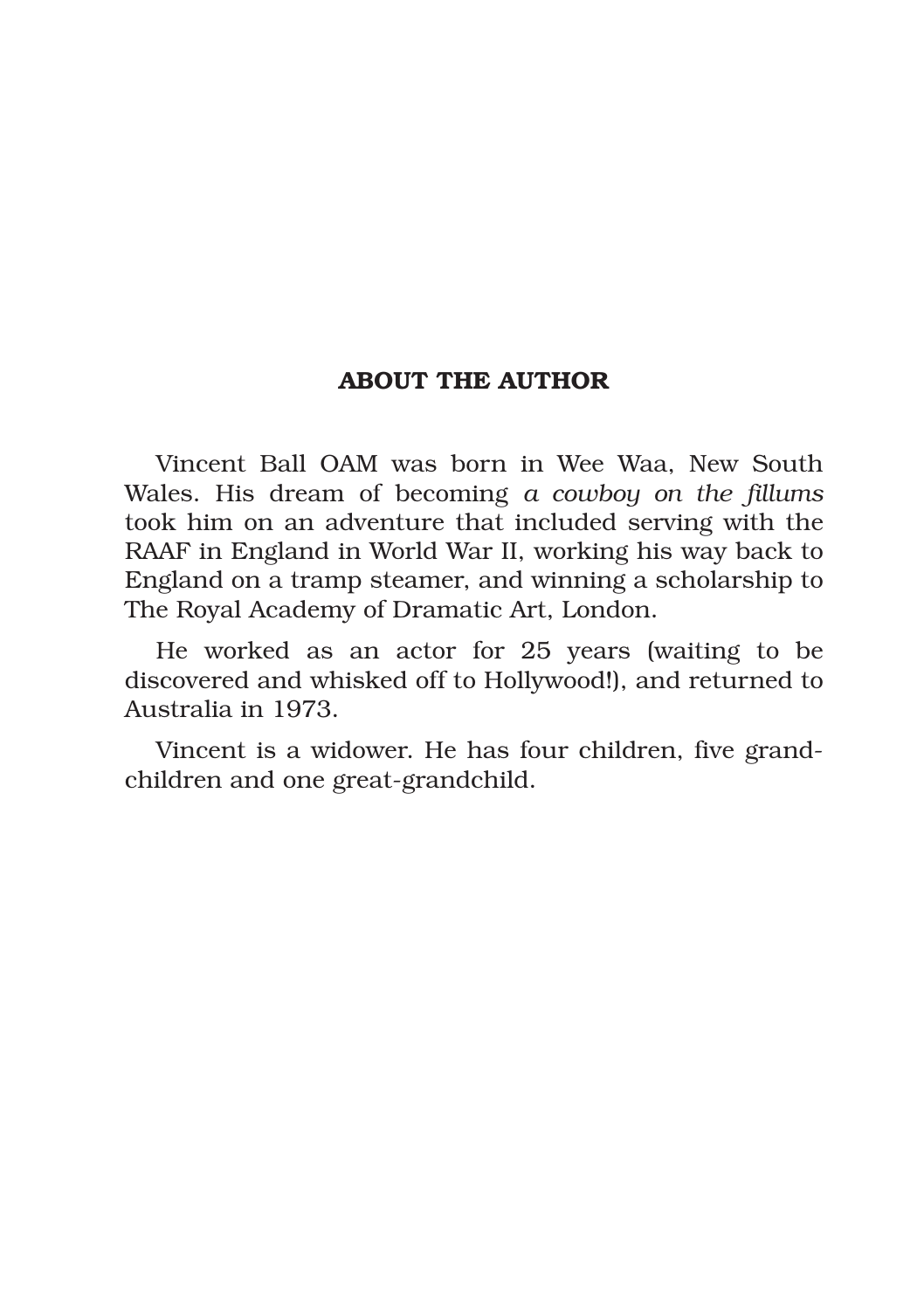### Acknowledgements

My grateful thanks once again to Peter Yeldam who was always there with his encouragement and valuable input. Robert Bartlett guided me through the 'computer speak' labyrinth to find what I was looking for and when my computer went walkabout, my friendly neighbour and computer whiz Matthew Widdup, brought it to heel and enabled me to get my manuscript to the printers at Digital Print Australia, where Cory Heneker and Steve Lewis efficiently tied up the loose ends and produced a cover for the book that made everybody happy.

And a big thank you to my back-up team of dear friends, Julia, Diana, Dorothy and Krithia, whose kind remarks and enthusiasm always kept me going when all seemed lost.

Vincent Ball, March 2018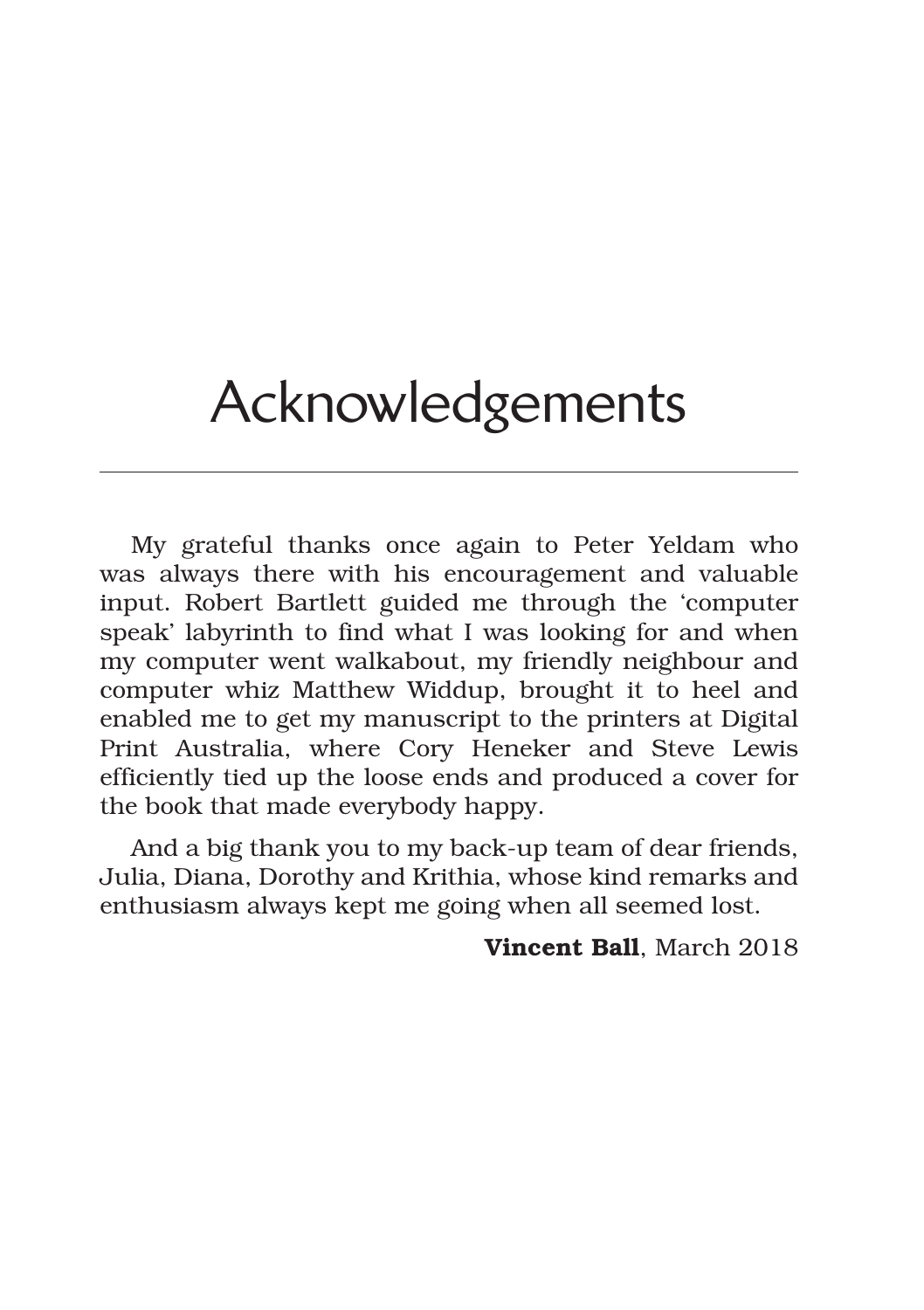For Diana Beevers. A very special lady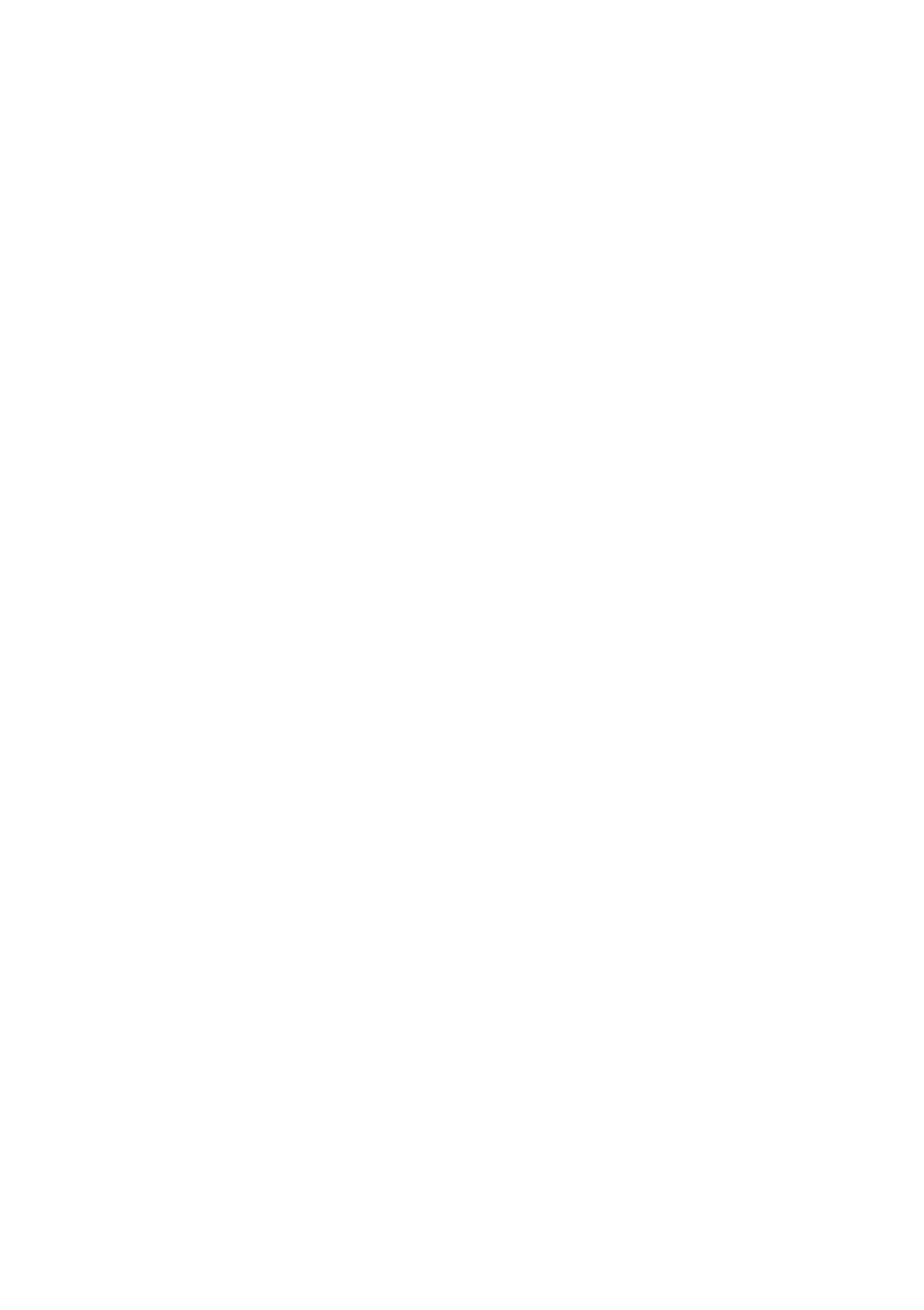## Chapter 1

The two men could be in their late twenties. It was hard to tell as their skin had the leathery brownness that told its tale of a life in the Australian outback. They sat their horses in a relaxed, easy way, eyes screwed up against the dust raised by the cattle and the glare of the hot midday sun. At first glance they were typical stockmen, their lean frames clothed in chequered shirts, off-white trousers, elasticsided boots and topped with a wide-brimmed hat.

They watched the herd being expertly funnelled into the holding pens by the aborigine stockmen. The nervous bawling of the cattle intermingled with the rider's whistles and the sharp crack of their stockwhips created a cacophony of noise that was typical of cattle yards in country towns all over Australia.

Jack Evans, owner of Waaree cattle station – 500 square miles of unfriendly pasture that somehow sustained his large herd of cattle – sadly surveyed the noisy dusty scene around him.

"Looks like this'll be the last time we'll be mustering on horseback Reg. But, if we're gunna compete, we'll have to be like the rest of 'em and hire helicopters and get ourselves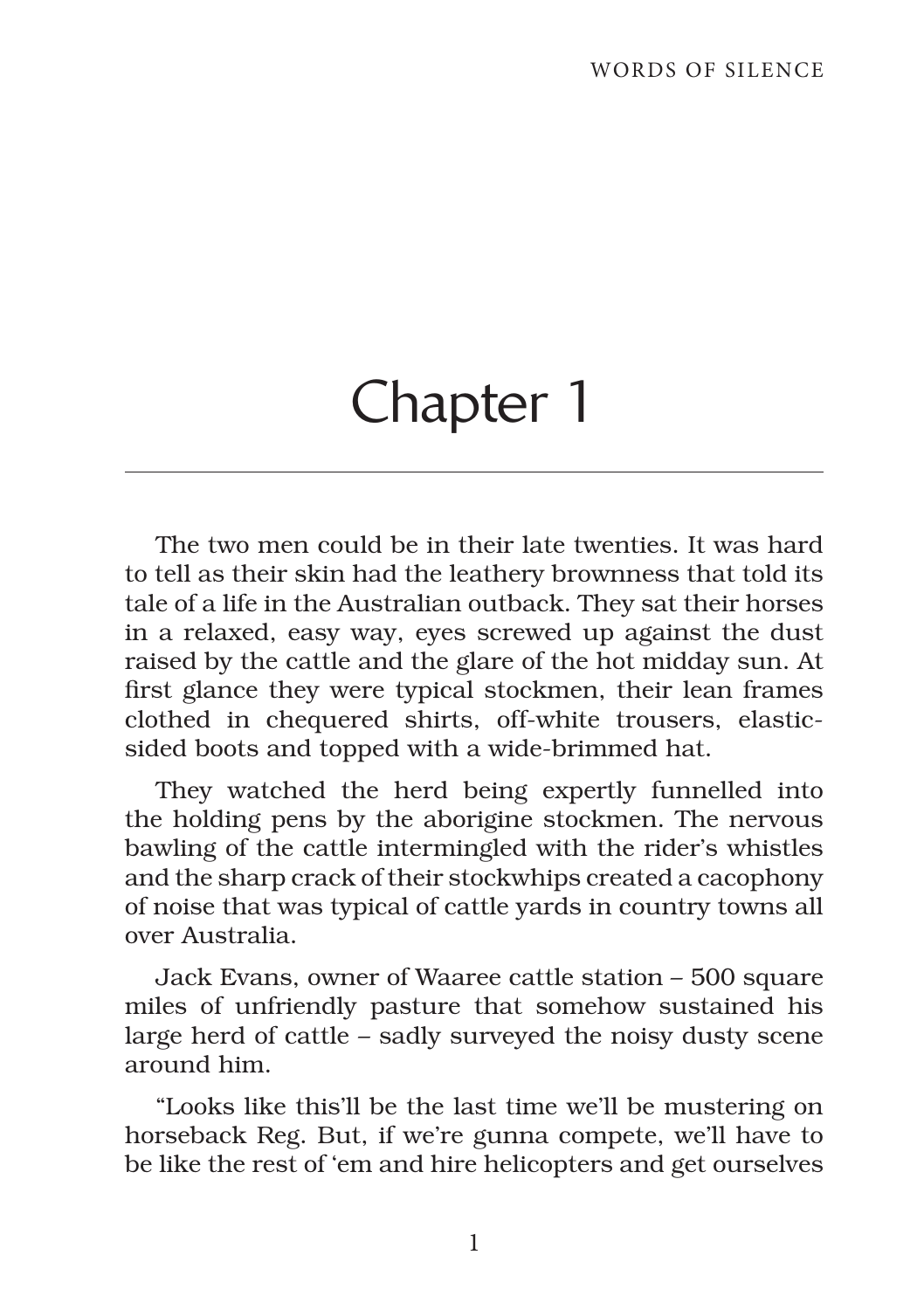#### WORDS OF SILENCE

some 'Yamaha' motor bikes." He patted the neck of his stockhorse."It's not going to be the same is it? Part of the romance of working a cattle station is the stockhorse. I dunno about you but I'm going to miss all that."

Reg Brady, Jack's friend and foreman, didn't answer for a moment as he was thinking about riding 'Yamaha' motor bikes and wondering if they'd be able to do the same job as a horse.

But as Jack turned towards him, Reg's hands and fingers began to flutter like butterflies in reply as he mouthed silent words and signed a homemade language that only Jack could understand.

*"Yeah I couldn't agree with you more. I'm going to miss the saddling up of a morning with the other men. The Australian stockhorse has sort of, become part of the family haven't they?"* Reg laughed a soundless laugh, his white teeth a slash in his brown face and signed, *"What am I saying, 'part of the family', it must be the heat."*

Jack shared the laugh."Yeah I know what you mean."

They continued to watch the busy scene in companionable silence, their thoughts on the future with motor bikes and helicopters.

Jack slowly shook his head and more to himself murmured,

"Yeah, it's never going to be the same again."

He turned to Reg.

"They've just about finished. I'll go and pay the men and see you back at the hotel."

Reg nodded, wheeled his horse and moved towards the town's centre.

Jack trotted over to the holding pens where his seven Aboriginal stockmen had gathered.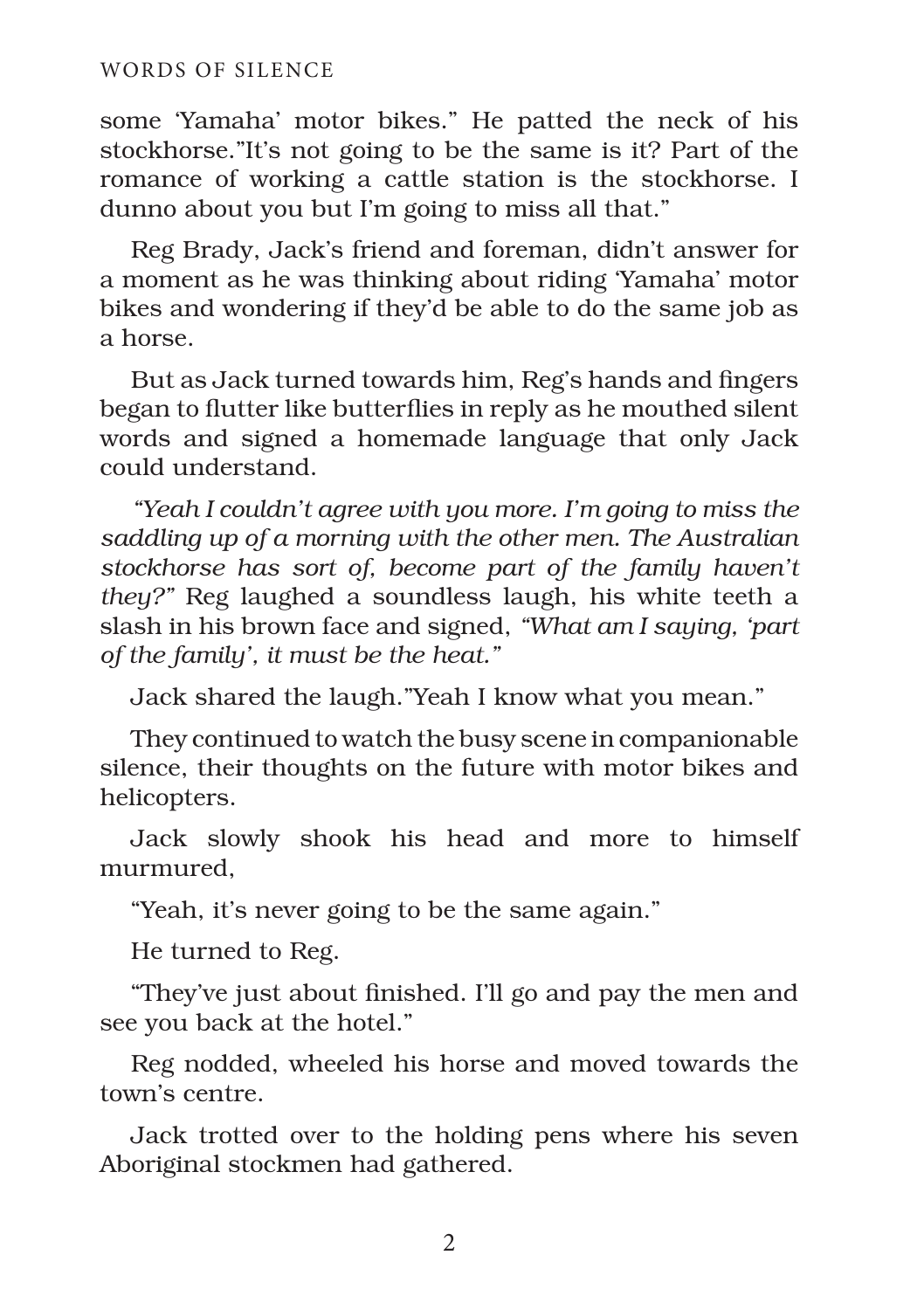Peter, the head stockman spoke.

"Boss, all in now, pretty good shape. Me and men camp down by river same place last time.

"All right Peter. I'll bring some money and some beer, only no trouble now."

Peter gave him a wide grin, saying,

"No trouble boss, no trouble."

"Okay," and raising his arm to the others, Jack moved away.

\* \* \*

The pub was crowded and Jack and Reg, freshly showered and clothed, managed to shoulder their way to the bar that ran the length of the room. After eventually getting the attention of the harassed barmen they then had to shoulder their way back through the crowd without losing too much of their beer.

"Bloody hell, it's hardly worth it, where did all these blokes come from?"

Reg handed his beer to Jack and signed,

*"Looks like there's a couple of shearing gangs here"* – indicating a large group of men doing a good job of noisily drinking their way through their last pay cheque*." And if I'm not mistaken they're getting to the stage of being belligerent loud mouthed drunks."*

His hand movements caught the eye a couple of the shearers, who in their drunken state were fascinated by the unusual activity of Reg's hands.

"Aye sport, "one of them yelled out, "what are yer wavin' yer hands around like a great big sheila for. You a poof or somethin?"

When Reg didn't reply, this somewhat angered the noisy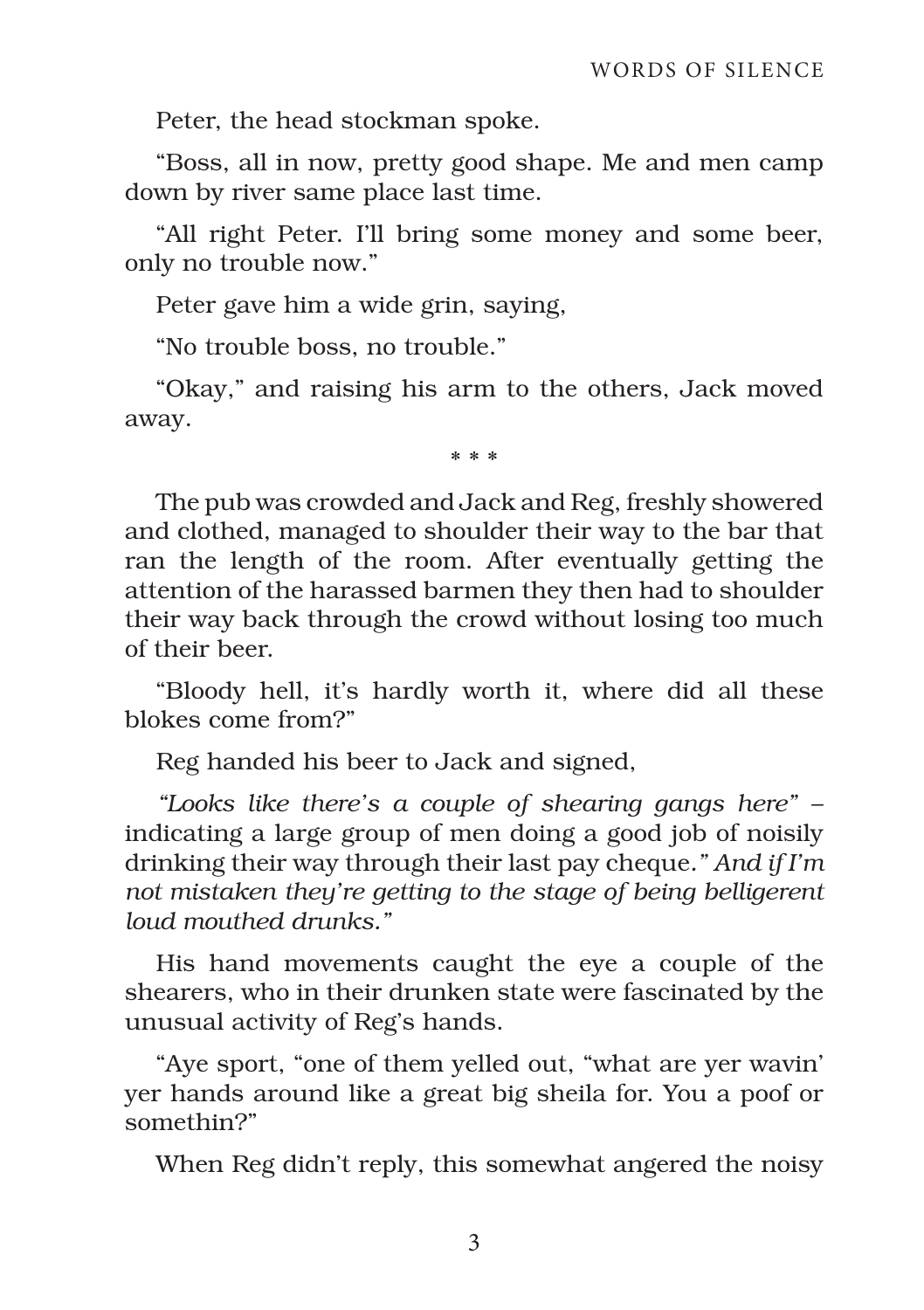#### WORDS OF SILENCE

drunk who was being egged on by his mates.

"Aye I'm talkin' to you."

"Ignore him," Jack said, handing Reg his beer, "he's only looking for a fight."

Reg turned his back and did as Jack said.

That was like a red rag to a bull. The drunk was up on his feet and shouldering his way towards Reg and Jack.

Jack watched his progress saying quietly.

"Oh shit, he's on his way over, looks like trouble."

Reg casually moved towards the bar, left his beer there and turned to face the oncoming troublemaker.

Jack, as peacemaker, stepped forward in the path of the would-be assailant.

"My friend is mute. It's a sign language. It is the only way he can speak."

Hoping that the drunk would understand and maybe this would calm him down.

The drunken shearer stared at Reg for some time.

"He's a dummy, is that what yer sayin?"

"He is dumb ..." but Jack was interrupted by,

"He's a dummy!" The drunk turned to his mates calling out, "Hey, we've got a dummy here fellas!"

Reg, who had quietly been watching this interplay eased his way forward to stand directly in front of the shearer's face. He made a few small signals with his hands.

The now bemused drunk looked at Jack and shook his head as he slurringly said, "what did he say?"

Jack resignedly rolled his eyes to the ceiling.

"He said why don't you piss off."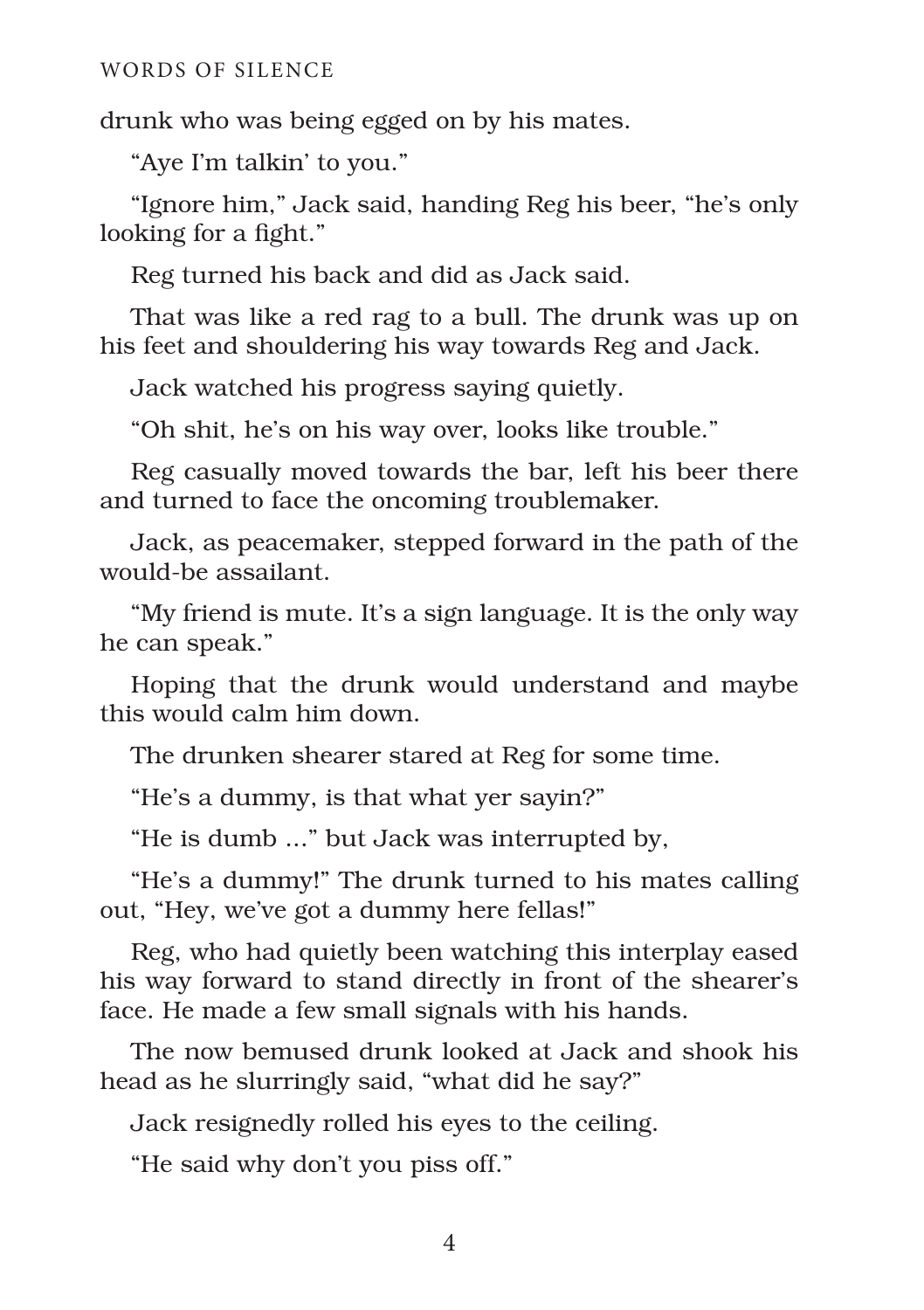Well that did it. The drunk took a swing at Reg, who easily avoided it and stepped in with a short right to the jaw and the drunk landed on back and stayed there. It was on then for young and old.

Jack and Reg could obviously take care of themselves. They'd been doing it for the past ten years in the bush pubs of Queensland. Eventually everybody was involved, most of them not really knowing what it was all about – some even trying to ignore it.

Shouts of "Get the Police" didn't have any effect and it was only when shouts of "The police are coming!" that the fighting stopped. Chairs were quickly picked up and tables righted as if it was a sort of regular routine.

A lone rather nervous looking policeman entered.

"What's going on here?"

Someone said "Nothing" – except that there was spilt beer all over the place, shirts were torn, there were bloody noses, busted lips and a tooth was lying on the bar ...

The barman called out,

"Have a drink Bill."

A schooner was passed quickly along to the policeman. He sipped his beer, while looking around at the groups of men quietly chatting as if it was a church tea party, his face registering the unreality of it all.

*\** 

The town had quietened down. The dormitory style accommodation for the shearers were now full of snoring men sleeping off their boozing, before heading to the next shearing station at daybreak. A few lone stragglers, like me, wended their way home along the dimly lit street and in the distance the bawling and movement of the penned-up cattle could be heard waiting for the auction the following day.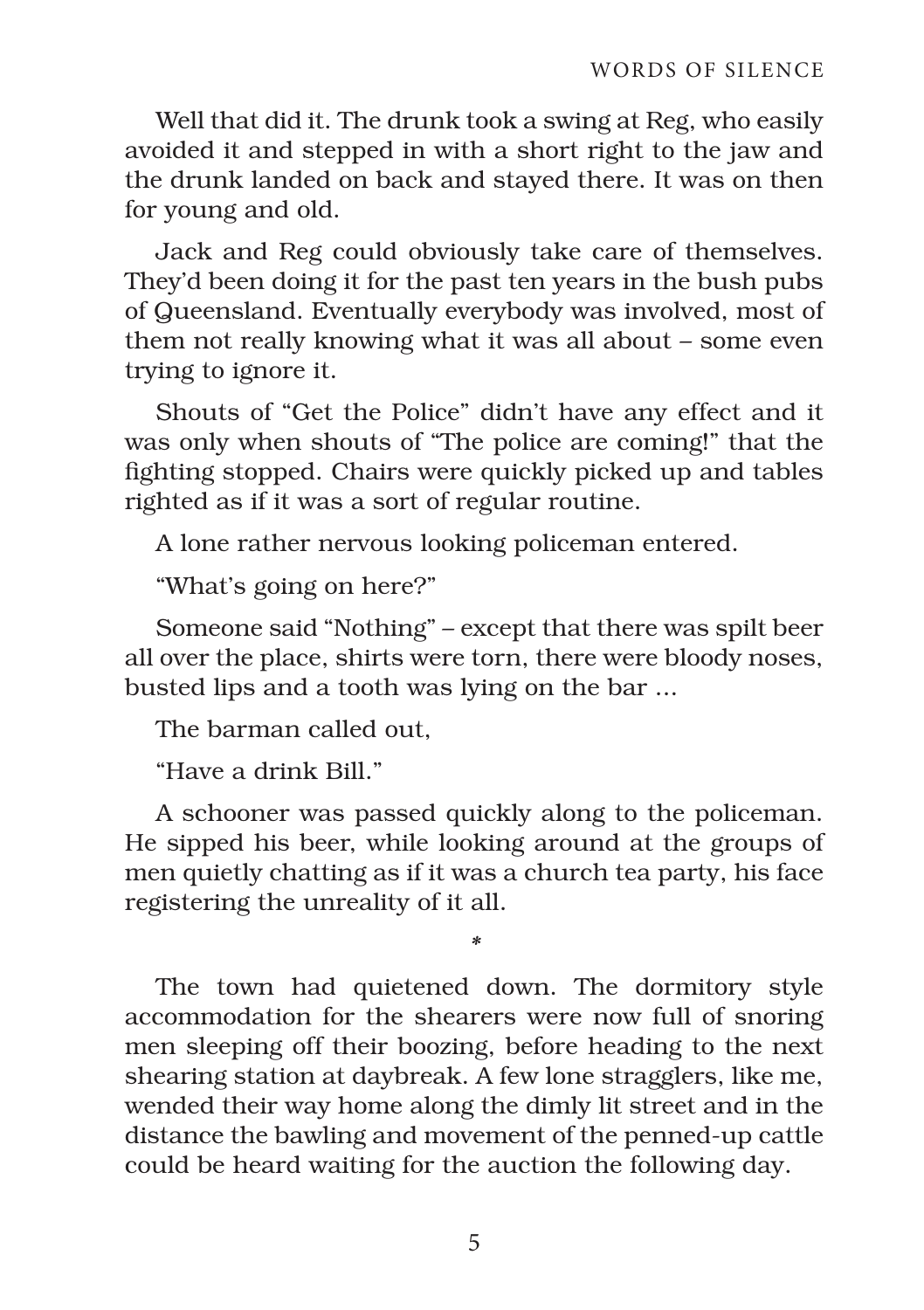In the blackness of room No 5 in the Coolabah Hotel, I could hear from down the hall a murmur of voices – male and female – the squeaking of a bed – giggles.

But in here there was only me and a gut full of beer for company. Being mute made it too difficult to get a girl – to 'chat one up' in a noisy pub? Yeah right.

*I was born unable to talk and my mum kept telling me*  when I was a kid that it was all right to be dumb and that it *didn't really matter. I couldn't talk and it didn't really matter! That was my mum for you!*

*Thank God for Helen Evans the wife of George Evans the owner of Waaree. She'd been a schoolteacher before she married George and to occupy herself, while her husband was with the cattle, she gathered together all the aborigine children around the station, cleaned out and decorated a small empty building and started teaching them how to read and write. My mum used to help her until I came along and Jack arrived a couple of months later.*

*But me being born mute didn't help my parents – I can still hear my mum and dad, fighting and shouting and blaming each other for my muteness.* 

*In the late fifties, School of the Air was established for remote learning and it soon had the same curriculum as any other school in the state. So that SOA students weren't disadvantaged the teachers tried to tailor each package to their individual needs. Gifted students or those with learning difficulties were especially catered for and given individual learning programs.* 

*Helen Evans had the latest radio equipment installed and school for me became an adventure as I struggled to 'keep up' with Jack and pass my exams. To counteract my muteness, she encouraged me to read. This I did. and I became an avid reader travelling the world with great explorers, adventuring and fighting battles with heroes like Wellington, Nelson and*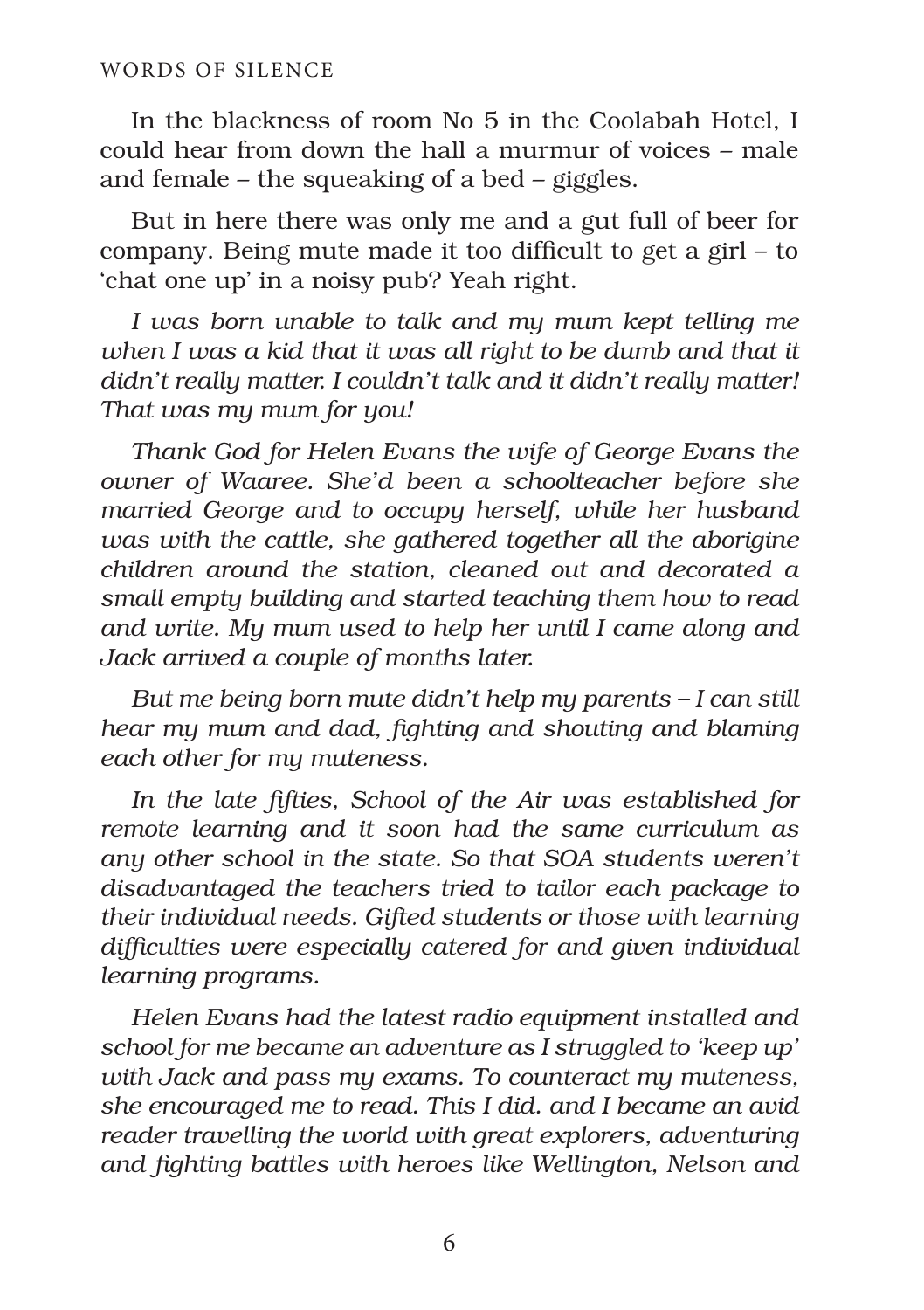*any other colourful heroic person that changed the course of history.*

*In the end, my mum got so fed up with me and her life on Waaree, that one morning she gave me a hug and a kiss, packed her bags and took off with a travelling rodeo rider, who happened to be passing by at the time and that was the last we ever saw of them.* 

*With no mum around to help me, it was left to my dad, old Charlie Wright and School of the Air to fill in the gap. My dad did the best he could, but being head stockman at Waaree meant that he spent most of his time in the saddle and away from the homestead. In all that 'alone time' I developed a sign language all of my own that enabled me to 'speak' to all the aborigines on the station, who'd fall about with laughter at the antics I'd get up to, when trying to make them understand me. The only person I could really have a conversation with was Jack, but he wasn't around anymore, he'd been sent away to a boarding school in Brisbane.*

*With my mum gone I was more or less 'adopted' by the women in the aborigine quarters and when I wasn't doing lessons with School of the Air, I'd spend hours watching Lily – the elder of the women – painting on bits of bark. I didn't understand what all the dots that she was doing meant, and when I asked her, she told me she was of the Kalkadoon tribe and she was telling the story of the night her tribe was killed by the troopers at Battle Mountain.*

*It was her way of making sure that that massacre would never be forgotten.* 

*Whenever I wasn't reading, I was with Lily, going walkabout, listening to her stories of 'dreamtime.'*

*"Would you like to paint?" she asked me one day.*

*I nodded a "yes".* 

*Lily spoke to my father and in the next mail drop there*